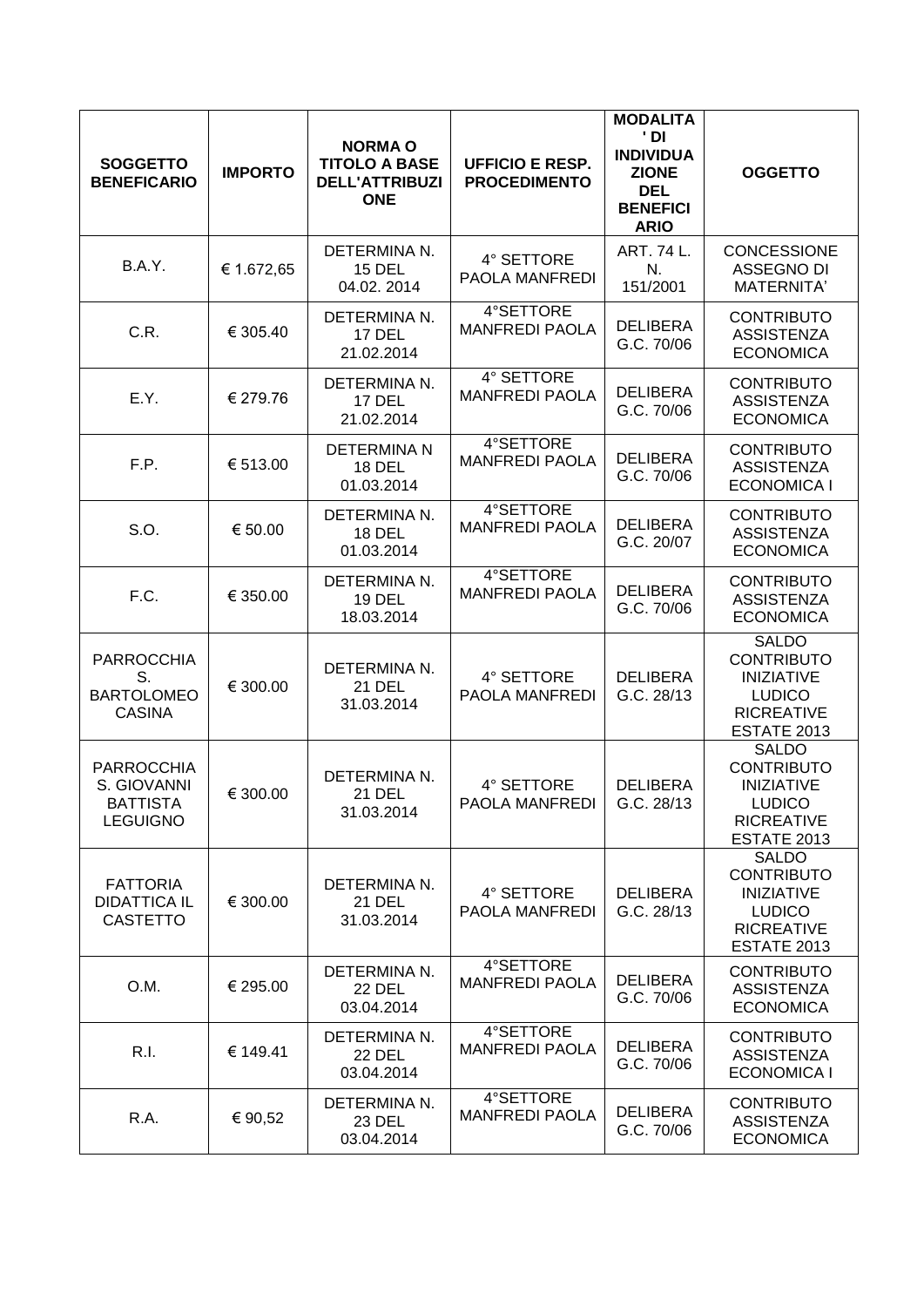| C.L.                                                                   | € 290,00   | DETERMINA N.<br><b>23 DEL</b><br>03.04.2014 | 4°SETTORE<br><b>MANFREDI PAOLA</b>  | <b>DELIBERA</b><br>G.C. 70/06 | <b>CONTRIBUTO</b><br><b>ASSISTENZA</b><br><b>ECONOMICA</b>                                                       |  |
|------------------------------------------------------------------------|------------|---------------------------------------------|-------------------------------------|-------------------------------|------------------------------------------------------------------------------------------------------------------|--|
| O.G.                                                                   | € 493,03   | DETERMINA N.<br><b>25 DEL</b><br>11.04.2014 | 4°SETTORE<br><b>MANFREDI PAOLA</b>  | <b>DELIBERA</b><br>G.C. 70/06 | <b>CONTRIBUTO</b><br><b>ASSISTENZA</b><br><b>ECONOMICA</b>                                                       |  |
| T.F.                                                                   | € 1.691,05 | DETERMINA N.<br><b>26 DEL</b><br>11.04.2014 | 4° SETTORE<br>PAOLA MANFREDI        | ART. 74 L.<br>N.<br>151/2001  | <b>CONCESSIONE</b><br>ASSEGNO DI<br><b>MATERNITA'</b>                                                            |  |
| D'A.F.                                                                 | € 744,30   | DETERMINA N.<br><b>28 DEL</b><br>22.04.2014 | 4° SETTORE<br><b>MANFREDI PAOLA</b> | <b>DELIBERA</b><br>G.C. 20/07 | <b>CONTRIBUTO</b><br><b>ASSISTENZA</b><br><b>ECONOMICA</b>                                                       |  |
| B.M.                                                                   | € 300,00   | DETERMINA N.<br><b>29 DEL</b><br>23.04.2014 | 4°SETTORE<br><b>MANFREDI PAOLA</b>  | <b>DELIBERA</b><br>G.C. 70/06 | <b>CONTRIBUTO</b><br><b>ASSISTENZA</b><br><b>ECONOMICA</b>                                                       |  |
| S.B.N.                                                                 | € 501,95   | DETERMINA N.<br><b>31 DEL</b><br>13.05.2014 | 4°SETTORE<br><b>MANFREDI PAOLA</b>  | <b>DELIBERA</b><br>G.C. 70/06 | <b>CONTRIBUTO</b><br><b>ASSISTENZA</b><br><b>ECONOMICA</b>                                                       |  |
| E.Y.                                                                   | € 232,76   | DETERMINA N.<br>31 DEL<br>13.05.2014        | 4°SETTORE<br><b>MANFREDI PAOLA</b>  | <b>DELIBERA</b><br>G.C. 70/06 | <b>CONTRIBUTO</b><br><b>ASSISTENZA</b><br><b>ECONOMICA</b>                                                       |  |
| O.M.                                                                   | € 226,00   | DETERMINA N.<br>33 DEL<br>22.05.2014        | 4° SETTORE<br><b>MANFREDI PAOLA</b> | <b>DELIBERA</b><br>G.C. 70/06 | <b>CONTRIBUTO</b><br><b>ASSISTENZA</b><br><b>ECONOMICA</b>                                                       |  |
| M.A.                                                                   | € 119,92   | DETERMINA N.<br>39 DEL<br>27.05.2014        | 4°SETTORE<br><b>MANFREDI PAOLA</b>  | <b>DELIBERA</b><br>G.C. 70/06 | <b>CONTRIBUTO</b><br><b>ASSISTENZA</b><br><b>ECONOMICA</b>                                                       |  |
| D'A.F.                                                                 | € 142,65   | DETERMINA N.<br>39 DEL<br>27.05.2014        | 4°SETTORE<br><b>MANFREDI PAOLA</b>  | <b>DELIBERA</b><br>G.C. 20/07 | <b>CONTRIBUTO</b><br><b>ASSISTENZA</b><br><b>ECONOMICA</b>                                                       |  |
| S.B.N.                                                                 | € 803,88   | DETERMINA N.<br><b>42 DEL</b><br>07.06.2014 | 4°SETTORE<br><b>MANFREDI PAOLA</b>  | <b>DELIBERA</b><br>G.C. 70/06 | <b>CONTRIBUTO</b><br><b>ASSISTENZA</b><br><b>ECONOMICA</b>                                                       |  |
| <b>PARROCCHIA</b><br>S.<br><b>BARTOLOMEO</b><br><b>CASINA</b>          | € 500,00   | DETERMINA N.<br>43 DEL<br>13.06.2014        | 4°SETTORE<br><b>MANFREDI PAOLA</b>  | <b>DELIBERA</b><br>G.C. 56/14 | <b>ANTICIPO</b><br><b>CONTRIBUTO</b><br><b>INIZIATIVE</b><br><b>LUDICO</b><br><b>RICREATIVE</b><br>ESTATE 2014   |  |
| <b>PARROCCHIA</b><br>S. GIOVANNI<br><b>BATTISTA</b><br><b>LEGUIGNO</b> | € 500,00   | DETERMINA N.<br>43 DEL<br>13.06.2014        | 4°SETTORE<br><b>MANFREDI PAOLA</b>  | <b>DELIBERA</b><br>G.C. 56/14 | <b>ANTICIPO</b><br><b>CONTRIBUTO</b><br><b>INIZIATIVE</b><br><b>LUDICO</b><br><b>RICREATIVE</b><br>ESTATE 2014   |  |
| <b>FATTORIA</b><br><b>DIDATTICA IL</b><br><b>CASTETTO</b>              | € 500,00   | DETERMINA N.<br>43 DEL<br>13.06.2014        | 4 SETTORE<br>PAOLA MANFREDI         | <b>DELIBERA</b><br>G.C. 56/14 | <b>ANTICIPO</b><br><b>CONTRIBUTO</b><br><b>INIZIATIVE</b><br><b>LUDICO</b><br><b>RICREATIVE</b><br><b>ESTATE</b> |  |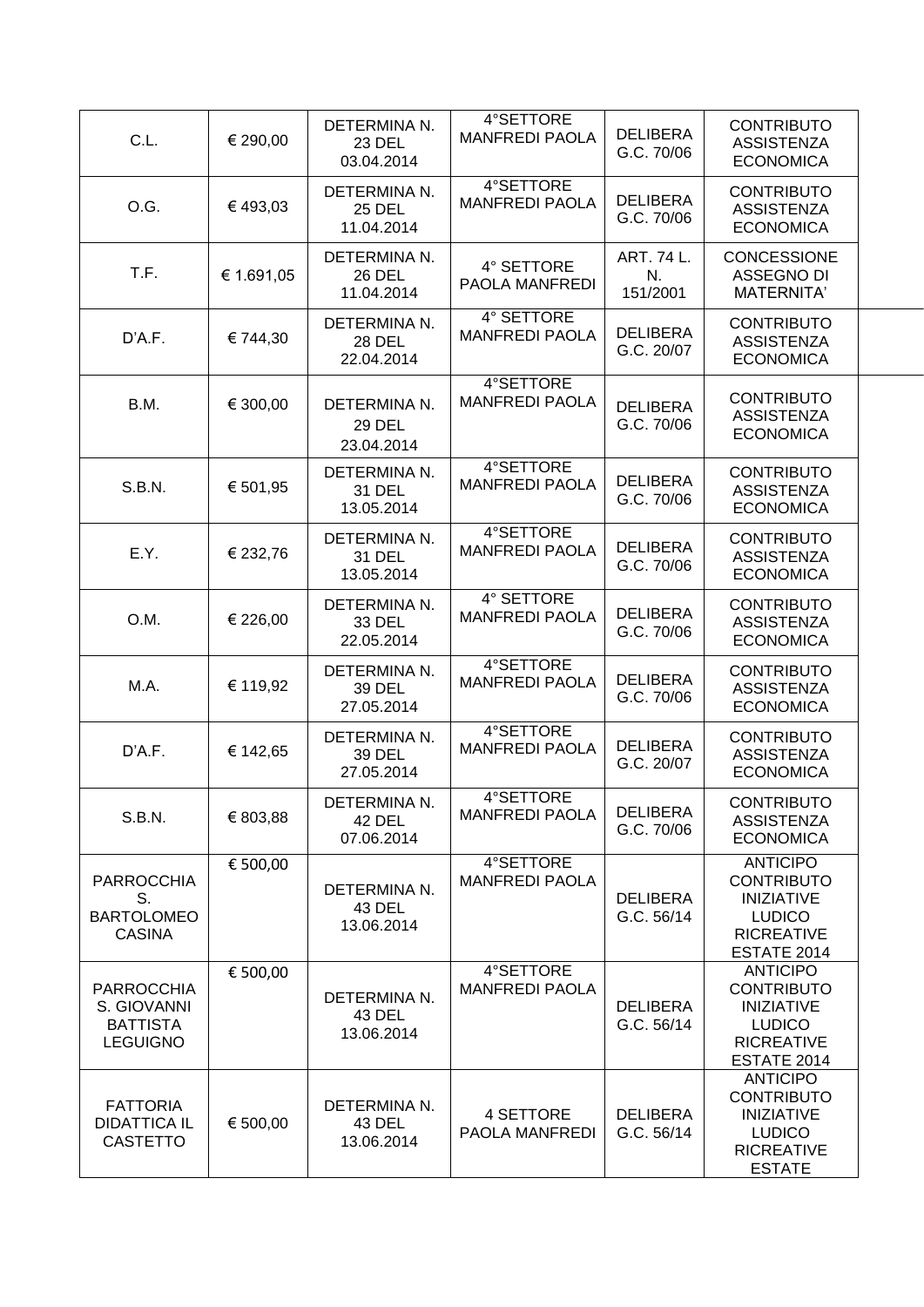|      |          |                    | 4°SETTORE             |            | <b>CONCESSIONE</b> |
|------|----------|--------------------|-----------------------|------------|--------------------|
| P.F. | €916,63  | <b>DETERMINA N</b> | <b>MANFREDI PAOLA</b> | ART. 65 L. | <b>ASSEGNO</b>     |
|      |          | 44 DEL 16.06.14    |                       | 448/98     | <b>NUCLEO</b>      |
|      |          |                    |                       |            | <b>NUMEROSO</b>    |
|      |          |                    | 4°SETTORE             |            | CONCESSIONE        |
| R.A. | € 715,52 | <b>DETERMINA N</b> | <b>MANFREDI PAOLA</b> | ART. 65 L. | <b>ASSEGNO</b>     |
|      |          | 44 DEL 16.06 14    |                       | 448/98     | <b>NUCLEO</b>      |
|      |          |                    |                       |            | <b>NUMEROSO</b>    |
|      |          |                    | 4°SETTORE             |            | CONCESSIONE        |
|      |          |                    |                       |            |                    |
| C.L. | €916,63  | <b>DETERMINA N</b> | <b>MANFREDI PAOLA</b> | ART. 65 L. | <b>ASSEGNO</b>     |
|      |          | 44 DEL 16.06 14    |                       | 448/98     | <b>NUCLEO</b>      |
|      |          |                    |                       |            | <b>NUMEROSO</b>    |
|      |          |                    | 4°SETTORE             |            | <b>CONCESSIONE</b> |
| J.L. | €916,63  | <b>DETERMINA N</b> | <b>MANFREDI PAOLA</b> | ART. 65 L. | <b>ASSEGNO</b>     |
|      |          | 44 DEL 16.06 14    |                       | 448/98     | <b>NUCLEO</b>      |
|      |          |                    |                       |            | <b>NUMEROSO</b>    |
|      |          |                    | 4°SETTORE             |            | CONCESSIONE        |
| B.K. | €916,63  | <b>DETERMINA N</b> | <b>MANFREDI PAOLA</b> | ART. 65 L. | <b>ASSEGNO</b>     |
|      |          | 44 DEL 16.06 14    |                       | 448/98     | <b>NUCLEO</b>      |
|      |          |                    |                       |            | <b>NUMEROSO</b>    |
|      |          |                    | 4°SETTORE             |            | CONCESSIONE        |
| C.R. | €916,63  | <b>DETERMINAN</b>  | <b>MANFREDI PAOLA</b> | ART. 65 L. | <b>ASSEGNO</b>     |
|      |          | 44 DEL 16.06 14    |                       | 448/98     | <b>NUCLEO</b>      |
|      |          |                    |                       |            | <b>NUMEROSO</b>    |
|      |          |                    | 4°SETTORE             |            | <b>CONCESSIONE</b> |
|      | €916,63  | <b>DETERMINA N</b> | <b>MANFREDI PAOLA</b> | ART. 65 L. | <b>ASSEGNO</b>     |
| O.G. |          | 44 DEL 16.06 14    |                       | 448/98     | <b>NUCLEO</b>      |
|      |          |                    |                       |            | <b>NUMEROSO</b>    |
|      |          |                    | 4°SETTORE             |            | <b>CONCESSIONE</b> |
|      |          |                    |                       |            |                    |
| B.M. | €916,63  | <b>DETERMINA N</b> | <b>MANFREDI PAOLA</b> | ART. 65 L. | <b>ASSEGNO</b>     |
|      |          | 44 DEL 16.06 14    |                       | 448/98     | <b>NUCLEO</b>      |
|      |          |                    |                       |            | <b>NUMEROSO</b>    |
|      |          |                    | 4°SETTORE             |            | <b>CONCESSIONE</b> |
| O.M. | €91,.63  | <b>DETERMINAN</b>  | <b>MANFREDI PAOLA</b> | ART. 65 L. | <b>ASSEGNO</b>     |
|      |          | 44 DEL 16.06 14    |                       | 448/98     | <b>NUCLEO</b>      |
|      |          |                    |                       |            | <b>NUMEROSO</b>    |
|      |          |                    | 4°SETTORE             |            | <b>CONCESSIONE</b> |
| O.M. | €916,63  | <b>DETERMINA N</b> | <b>MANFREDI PAOLA</b> | ART. 65 L. | <b>ASSEGNO</b>     |
|      |          | 44 DEL 16.06 14    |                       | 448/98     | <b>NUCLEO</b>      |
|      |          |                    |                       |            | <b>NUMEROSO</b>    |
|      |          |                    | 4°SETTORE             |            | <b>CONCESSIONE</b> |
| L.V. | €916,63  | <b>DETERMINA N</b> | <b>MANFREDI PAOLA</b> | ART. 65 L. | <b>ASSEGNO</b>     |
|      |          | 44 DEL 16.06 14    |                       | 448/98     | <b>NUCLEO</b>      |
|      |          |                    |                       |            | <b>NUMEROSO</b>    |
|      |          |                    | 4°SETTORE             |            | <b>CONCESSIONE</b> |
| S.I. | €916,63  | <b>DETERMINA N</b> | <b>MANFREDI PAOLA</b> | ART. 65 L. | <b>ASSEGNO</b>     |
|      |          | 44 DEL 16.06 14    |                       | 448/98     | <b>NUCLEO</b>      |
|      |          |                    |                       |            | <b>NUMEROSO</b>    |
|      |          |                    | 4°SETTORE             |            | <b>CONCESSIONE</b> |
| K.M. | €916.63  | <b>DETERMINA N</b> | <b>MANFREDI PAOLA</b> | ART. 65 L. | <b>ASSEGNO</b>     |
|      |          | 44 DEL 16.06 14    |                       | 448/98     | <b>NUCLEO</b>      |
|      |          |                    |                       |            | <b>NUMEROSO</b>    |
|      |          |                    | 4°SETTORE             |            | CONCESSIONE        |
| S.G. | € 767,98 | <b>DETERMINAN</b>  | <b>MANFREDI PAOLA</b> | ART. 65 L. | <b>ASSEGNO</b>     |
|      |          | 44 DEL 16.06 14    |                       | 448/98     | <b>NUCLEO</b>      |
|      |          |                    |                       |            | <b>NUMEROSO</b>    |
|      |          |                    | 4°SETTORE             |            |                    |
|      |          |                    |                       |            | <b>CONCESSIONE</b> |
| B.M. | €916,63  | <b>DETERMINA N</b> | <b>MANFREDI PAOLA</b> | ART. 65 L. | <b>ASSEGNO</b>     |
|      |          | 44 DEL 16.06 14    |                       | 448/98     | <b>NUCLEO</b>      |
|      |          |                    |                       |            | <b>NUMEROSO</b>    |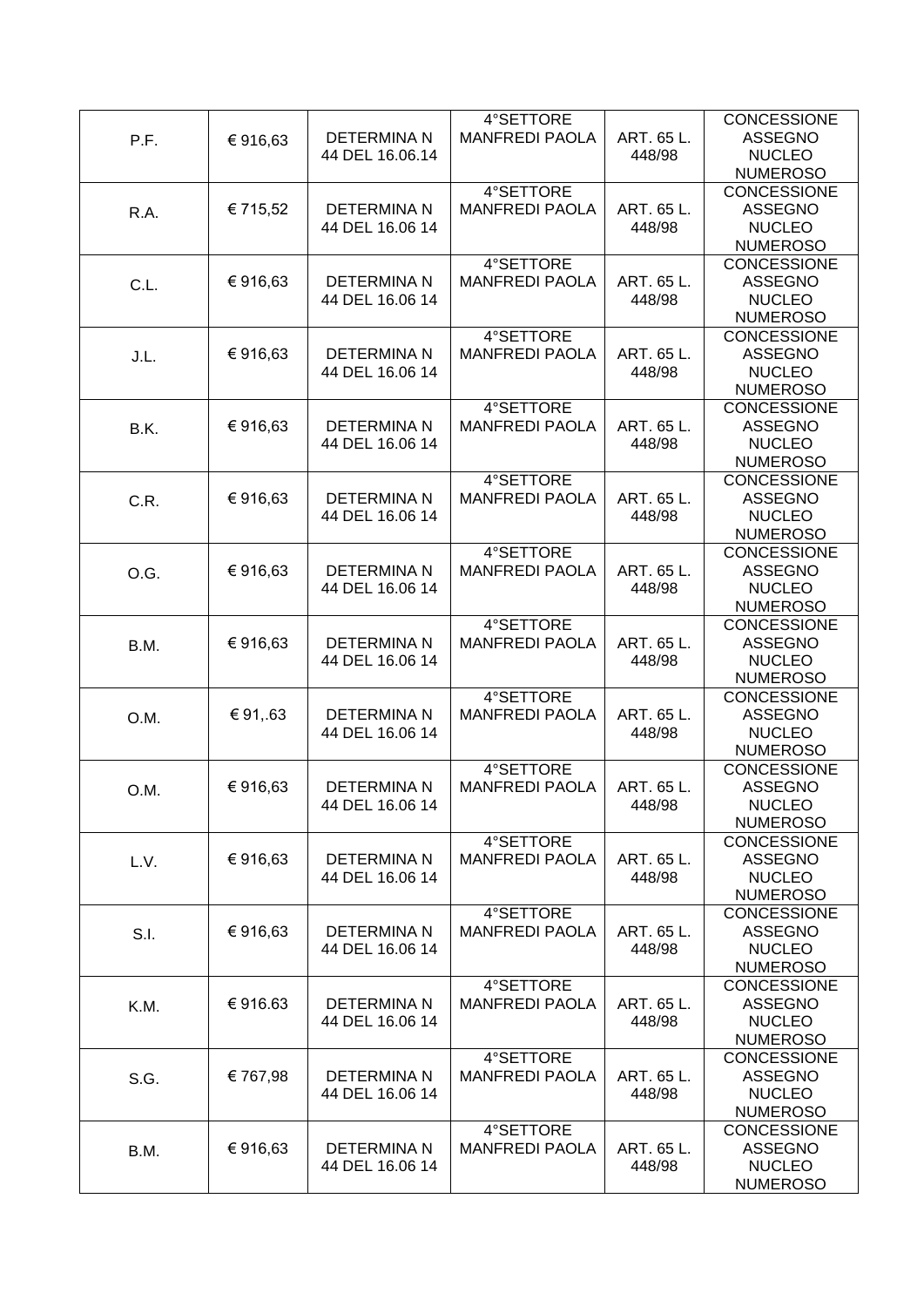| R.A.                                               | €916,63    | DETERMINA N.<br>44 DEL 16.06 14           | 4°SETTORE<br><b>MANFREDI PAOLA</b> | ART. 65 L.<br>448/98               | <b>CONCESSIONE</b><br><b>ASSEGNO</b><br><b>NUCLEO</b><br><b>NUMEROSO</b>   |
|----------------------------------------------------|------------|-------------------------------------------|------------------------------------|------------------------------------|----------------------------------------------------------------------------|
| R.M.                                               | €916,63    | <b>DETERMINAN</b><br>44 DEL 16.06 14      | 4°SETTORE<br><b>MANFREDI PAOLA</b> | ART. 65 L.<br>448/98               | <b>CONCESSIONE</b><br><b>ASSEGNO</b><br><b>NUCLEO</b><br><b>NUMEROSO</b>   |
| D.M.                                               | €916,63    | DETERMINA N.<br>44 DEL 16.06 14           | 4°SETTORE<br><b>MANFREDI PAOLA</b> | ART. 65 L.<br>448/98               | CONCESSIONE<br><b>ASSEGNO</b><br><b>NUCLEO</b><br><b>NUMEROSO</b>          |
| O.G.                                               | € 140.00   | DETERMINA N.<br>46 DEL 16.06.14           | 4°SETTORE<br><b>MANFREDI PAOLA</b> | <b>DELIBERA</b><br>G.C.70/06       | <b>CONTRIBUTO</b><br><b>ASSISTENZA</b><br><b>ECONOMICA</b>                 |
| E.Y.                                               | € 148.00   | DETERMINA N.<br>46 DEL 16.06.14           | 4°SETTORE<br><b>MANFREDI PAOLA</b> | <b>DELIBERA</b><br>G.C.70/06       | <b>CONTRIBUTO</b><br><b>ASSISTENZA</b><br><b>ECONOMICA</b>                 |
| M.M.                                               | € 1.691,05 | DETERMINA N.<br><b>48 DEL</b><br>01.07.14 | 4° SETTORE<br>PAOLA MANFREDI       | ART. 74 L.<br>N.<br>151/2001       | <b>CONCESSIONE</b><br><b>ASSEGNO DI</b><br>MATERNITA'                      |
| A.E.                                               | € 560,00   | DETERMINA N.<br>50 DEL 04.07.14           | 4°SETTORE<br><b>MANFREDI PAOLA</b> | <b>DELIBERA</b><br>G.C. 70/06      | <b>CONTRIBUTO</b><br><b>ASSISTENZA</b><br><b>ECONOMICA</b>                 |
| M.A.                                               | € 110,00   | DETERMINA N.<br>51 DEL 11.07.14           | 4°SETTORE<br><b>MANFREDI PAOLA</b> | <b>DELIBERA</b><br>G.C. 70/06      | <b>CONTRIBUTO</b><br><b>ASSISTENZA</b><br><b>ECONOMICA</b>                 |
| <b>PROVINCIA</b><br><b>REGGIO</b><br><b>EMILIA</b> | € 250,00   | DETERMINA N.<br>55 DEL 11.07.14           | 4°SETTORE<br><b>MANFREDI PAOLA</b> | <b>DELIBERA</b><br>G.C.<br>59/2013 | <b>ADESIONE</b><br><b>PROGETTO</b><br><b>BAOBAB</b>                        |
| E.Y.                                               | € 573,11   | DETERMINA N.<br>64 DEL 16.08.14           | 4°SETTORE<br><b>MANFREDI PAOLA</b> | <b>DELIBERA</b><br>G.C. 70/06      | <b>CONTRIBUTO</b><br><b>ASSISTENZA</b><br><b>ECONOMICA</b>                 |
| <b>ASSOCIAZION</b><br>E CANTIERI<br>D'ARTE         | € 500,00   | DETERMINA N.<br>66 DEL 26.08.14           | 4°SETTORE<br><b>MANFREDI PAOLA</b> | <b>DELIBERA</b><br>G.C.<br>77/2014 | <b>ADESIONE</b><br><b>RASSEGNA</b><br><b>MUSICALE AL</b><br>CHIARO DI LUNA |
| D.B.S.                                             | € 1.691,05 | DETERMINA N.<br>67 DEL 26.08.14           | 4°SETTORE<br><b>MANFREDI PAOLA</b> | ART. 74 L.<br>N.<br>151/2001       | <b>CONCESSIONE</b><br><b>ASSEGNO DI</b><br><b>MATERNITA'</b>               |
| S. J.                                              | € 229,95   | DETERMINA N.<br>70 DEL 20.08.14           | 4°SETTORE<br><b>MANFREDI PAOLA</b> | L.R. n. 26<br>/2001                | <b>CONTRIBUTO</b><br><b>FORNITURA LIBRI</b><br>DI TESTO A.S.<br>2013/2014  |
| E. A.                                              | € 266,59   | DETERMINA N.<br>70 DEL 20.08.14           | 4°SETTORE<br><b>MANFREDI PAOLA</b> | L.R. n. 26<br>/2001                | <b>CONTRIBUTO</b><br><b>FORNITURA LIBRI</b><br>DI TESTO A.S.<br>2013/2014  |
| M.A.                                               | € 388,16   | DETERMINA N.<br>70 DEL 20.08.14           | 4°SETTORE<br><b>MANFREDI PAOLA</b> | L.R. n. 26<br>/2001                | <b>CONTRIBUTO</b><br><b>FORNITURA LIBRI</b><br>DI TESTO A.S.<br>2013/2014  |
| B. M.                                              | € 99,93    | DETERMINA N.<br>70 DEL 20.08.14           | 4°SETTORE<br><b>MANFREDI PAOLA</b> | L.R. n. 26<br>/2001                | <b>CONTRIBUTO</b><br><b>FORNITURA LIBRI</b><br>DI TESTO A.S.<br>2013/2014  |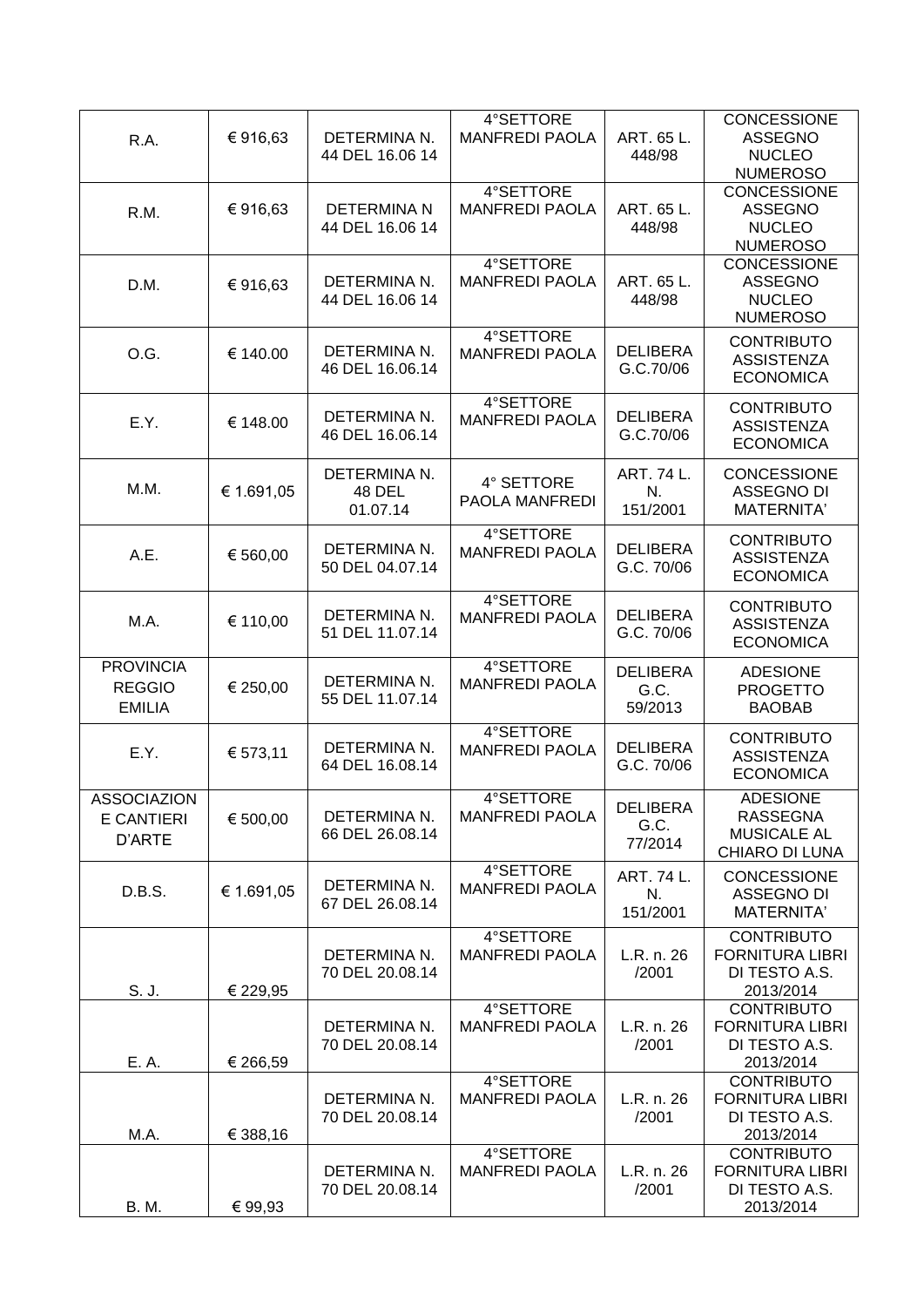|             |          |                    | 4°SETTORE             |            | <b>CONTRIBUTO</b>      |
|-------------|----------|--------------------|-----------------------|------------|------------------------|
|             |          | DETERMINA N.       | <b>MANFREDI PAOLA</b> | L.R. n. 26 | <b>FORNITURA LIBRI</b> |
|             |          | 70 DEL 20.08.14    |                       | /2001      | DI TESTO A.S.          |
| C. R.       | € 75,70  |                    |                       |            | 2013/2014              |
|             |          |                    | 4°SETTORE             |            | <b>CONTRIBUTO</b>      |
|             |          | <b>DETERMINA N</b> | <b>MANFREDI PAOLA</b> | L.R. n. 26 | <b>FORNITURA LIBRI</b> |
|             |          | 70 DEL 20.08.14    |                       | /2001      | DI TESTO A.S.          |
| E. Y.       | €78,66   |                    |                       |            | 2013/2014              |
|             |          |                    | 4°SETTORE             |            |                        |
|             |          |                    |                       |            | <b>CONTRIBUTO</b>      |
| J.L.        | € 171,65 | DETERMINA N.       | <b>MANFREDI PAOLA</b> | L.R. n. 26 | <b>FORNITURA LIBRI</b> |
|             |          | 70 DEL 20.08.14    |                       | /2001      | DI TESTO A.S.          |
|             |          |                    |                       |            | 2013/2014              |
|             |          |                    | 4°SETTORE             |            | <b>CONTRIBUTO</b>      |
| M. S.       | € 174,43 | DETERMINA N.       | <b>MANFREDI PAOLA</b> | L.R. n. 26 | <b>FORNITURA LIBRI</b> |
|             |          | 70 DEL 20.08.14    |                       | /2001      | DI TESTO A.S.          |
|             |          |                    |                       |            | 2013/2014              |
|             |          |                    | 4°SETTORE             |            | <b>CONTRIBUTO</b>      |
| P. F.       | € 54,93  | DETERMINA N.       | <b>MANFREDI PAOLA</b> | L.R. n. 26 | <b>FORNITURA LIBRI</b> |
|             |          | 70 DEL 20.08.14    |                       | /2001      | DI TESTO A.S.          |
|             |          |                    |                       |            | 2013/2014              |
|             |          |                    | 4°SETTORE             |            | <b>CONTRIBUTO</b>      |
|             |          | DETERMINA N.       | <b>MANFREDI PAOLA</b> | L.R. n. 26 | <b>FORNITURA LIBRI</b> |
| T.R.        | € 171,58 | 70 DEL 20.08.14    |                       | /2001      | DI TESTO A.S.          |
|             |          |                    |                       |            | 2013/2014              |
|             |          |                    | 4°SETTORE             |            | <b>CONTRIBUTO</b>      |
|             |          | DETERMINA N.       | <b>MANFREDI PAOLA</b> | L.R. n. 26 | <b>FORNITURA LIBRI</b> |
| B.S.        | € 51,92  | 70 DEL 20.08.14    |                       | /2001      | DI TESTO A.S.          |
|             |          |                    |                       |            | 2013/2014              |
|             |          |                    | 4°SETTORE             |            | <b>CONTRIBUTO</b>      |
|             |          | DETERMINA N.       | <b>MANFREDI PAOLA</b> | L.R. n. 26 | <b>FORNITURA LIBRI</b> |
| V. D. D. J. | € 261,75 | 70 DEL 20.08.14    |                       | /2001      | DI TESTO A.S.          |
|             |          |                    |                       |            | 2013/2014              |
|             |          |                    | 4°SETTORE             |            | <b>CONTRIBUTO</b>      |
|             |          | DETERMINA N.       |                       |            | <b>FORNITURA LIBRI</b> |
| S. S.       | € 136,77 |                    | <b>MANFREDI PAOLA</b> | L.R. n. 26 |                        |
|             |          | 70 DEL 20.08.14    |                       | /2001      | DI TESTO A.S.          |
|             |          |                    |                       |            | 2013/2014              |
|             |          |                    | 4°SETTORE             |            | <b>CONTRIBUTO</b>      |
| <b>B.F.</b> | € 82,38  | DETERMINA N.       | <b>MANFREDI PAOLA</b> | L.R. n. 26 | <b>FORNITURA LIBRI</b> |
|             |          | 70 DEL 20.08.14    |                       | /2001      | DI TESTO A.S.          |
|             |          |                    |                       |            | 2013/2014              |
|             |          |                    |                       |            | <b>CONTRIBUTO</b>      |
| N. F.       | € 87,50  | DETERMINA N.       | 4°SETTORE             | L.R. n. 26 | <b>FORNITURA LIBRI</b> |
|             |          | 70 DEL 20.08.14    | <b>MANFREDI PAOLA</b> | /2001      | DI TESTO A.S.          |
|             |          |                    |                       |            | 2013/2014              |
|             |          |                    |                       |            | <b>CONTRIBUTO</b>      |
| <b>R.A.</b> | € 245,27 | DETERMINA N.       | 4°SETTORE             | L.R. n. 26 | <b>FORNITURA LIBRI</b> |
|             |          | 70 DEL 20.08.14    | <b>MANFREDI PAOLA</b> | /2001      | DI TESTO A.S.          |
|             |          |                    |                       |            | 2013/2014              |
|             |          |                    |                       |            | <b>CONTRIBUTO</b>      |
|             |          | DETERMINA N.       | 4°SETTORE             | L.R. n. 26 | <b>FORNITURA LIBRI</b> |
| C. L.       | € 94,81  | 70 DEL 20.08.14    | <b>MANFREDI PAOLA</b> | /2001      | DI TESTO A.S.          |
|             |          |                    |                       |            | 2013/2014              |
|             |          |                    |                       |            | <b>CONTRIBUTO</b>      |
|             |          | DETERMINA N.       | 4°SETTORE             | L.R. n. 26 | <b>FORNITURA LIBRI</b> |
| A. Z.       | € 180,95 | 70 DEL 20.08.14    | <b>MANFREDI PAOLA</b> | /2001      | DI TESTO A.S.          |
|             |          |                    |                       |            | 2013/2014              |
|             |          |                    |                       |            | <b>CONTRIBUTO</b>      |
|             |          | DETERMINA N.       | 4°SETTORE             | L.R. n. 26 | <b>FORNITURA LIBRI</b> |
| <b>B.C.</b> | € 137,66 | 70 DEL 20.08.14    | <b>MANFREDI PAOLA</b> | /2001      | DI TESTO A.S.          |
|             |          |                    |                       |            | 2013/2014              |
|             |          |                    |                       |            |                        |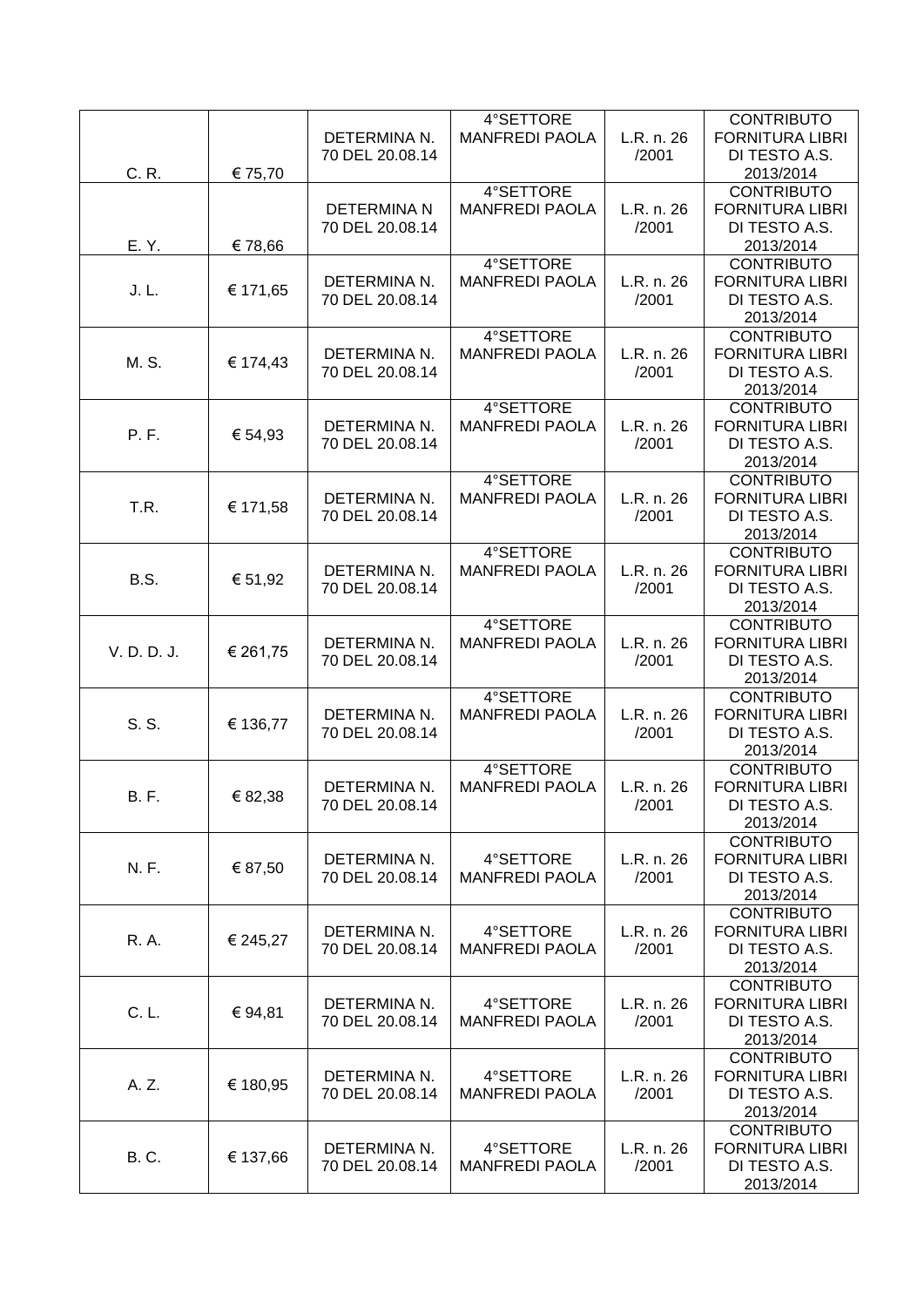| F. A.         | € 89,15  | DETERMINA N.<br>70 DEL 20.08.14       | 4°SETTORE<br><b>MANFREDI PAOLA</b> | L.R. n. 26<br>/2001           | <b>CONTRIBUTO</b><br><b>FORNITURA LIBRI</b><br>DI TESTO A.S.<br>2013/2014 |
|---------------|----------|---------------------------------------|------------------------------------|-------------------------------|---------------------------------------------------------------------------|
| S. G.         | € 111,93 | DETERMINA N.<br>70 DEL 20.08.14       | 4°SETTORE<br><b>MANFREDI PAOLA</b> | L.R. n. 26<br>/2001           | <b>CONTRIBUTO</b><br><b>FORNITURA LIBRI</b><br>DI TESTO A.S.<br>2013/2014 |
| D. J.         | € 108,91 | DETERMINA N.<br>70 DEL 20.08.14       | 4°SETTORE<br><b>MANFREDI PAOLA</b> | L.R. n. 26<br>/2001           | <b>CONTRIBUTO</b><br><b>FORNITURA LIBRI</b><br>DI TESTO A.S.<br>2013/2014 |
| E. H. A.      | € 51,26  | DETERMINA N.<br>70 DEL 20.08.14       | 4°SETTORE<br><b>MANFREDI PAOLA</b> | L.R. n. 26<br>/2001           | <b>CONTRIBUTO</b><br><b>FORNITURA LIBRI</b><br>DI TESTO A.S.<br>2013/2014 |
| S.C.          | € 167,56 | DETERMINA N.<br>70 DEL 20.08.14       | 4°SETTORE<br><b>MANFREDI PAOLA</b> | L.R. n. 26<br>/2001           | <b>CONTRIBUTO</b><br><b>FORNITURA LIBRI</b><br>DI TESTO A.S.<br>2013/2014 |
| S. E.         | € 181,71 | DETERMINA N.<br>70 DEL 20.08.14       | 4°SETTORE<br><b>MANFREDI PAOLA</b> | L.R. n. 26<br>/2001           | <b>CONTRIBUTO</b><br><b>FORNITURA LIBRI</b><br>DI TESTO A.S.<br>2013/2014 |
| M.H.          | € 215,80 | DETERMINA N.<br>71 DEL 03.09.14       | 4°SETTORE<br><b>MANFREDI PAOLA</b> | <b>DELIBERA</b><br>G.C. 70/06 | <b>CONTRIBUTO</b><br><b>ASSISTENZA</b><br><b>ECONOMICA</b>                |
| F.E.          | € 50,00  | DETERMINA N.<br>71 DEL 03.09.14       | 4°SETTORE<br><b>MANFREDI PAOLA</b> | <b>DELIBERA</b><br>G.C. 20/07 | <b>CONTRIBUTO</b><br><b>ASSISTENZA</b><br><b>ECONOMICA</b>                |
| <b>S.B.N.</b> | € 250,00 | DETRMINA N. 72<br>DEL 03.09.14        | 4°SETTORE<br><b>MANFREDI PAOLA</b> | <b>DELIBERA</b><br>G.C. 70/06 | <b>CONTRIBUTO</b><br><b>ASSISTENZA</b><br><b>ECONOMICA</b>                |
| F.C.          | €411,42  | <b>DETRMINA N. 72</b><br>DEL 03.09.14 | 4°SETTORE<br><b>MANFREDI PAOLA</b> | <b>DELIBERA</b><br>G.C. 70/06 | <b>CONTRIBUTO</b><br><b>ASSISTENZA</b><br><b>ECONOMICA</b>                |
| O.G.          | € 100.00 | DETERMINA N.<br>74 DEL 15.09.14       | 4°SETTORE<br><b>MANFREDI PAOLA</b> | <b>DELIBERA</b><br>G.C. 70/06 | <b>CONTRIBUTO</b><br><b>ASSISTENZA</b><br><b>ECONOMICA</b>                |
| B.M.          | € 161,21 | DETERMINA N<br>74 DEL 15.09.14        | 4°SETTORE<br><b>MANFREDI PAOLA</b> | <b>DELIBERA</b><br>G.C. 70/06 | <b>CONTRIBUTO</b><br><b>ASSISTENZA</b><br><b>ECONOMICA</b>                |
| R.A.          | € 555,00 | DETERMINA N.<br>78 DEL 18.09.14       | 4°SETTORE<br><b>MANFREDI PAOLA</b> | <b>DELIBERA</b><br>G.C. 70/06 | <b>ESONERO</b><br>PAGAEMENTO<br><b>RETTE SERVIZI</b><br><b>SCOLASTICI</b> |
| D.D.I.        | €420,00  | DETERMINA N<br>78 DEL 18.09.14        | 4°SETTORE<br><b>MANFREDI PAOLA</b> | <b>DELIBERA</b><br>G.C. 70/06 | <b>ESONERO</b><br>PAGAEMENTO<br><b>RETTE SERVIZI</b><br><b>SCOLASTICI</b> |
| T.B.          | € 89,00  | DETERMINA N.<br>79 DEL 22.09.14       | 4°SETTORE<br><b>MANFREDI PAOLA</b> | <b>DELIBERA</b><br>G.C. 70/06 | <b>CONTRIBUTO</b><br><b>ASSISTENZA</b><br><b>ECONOMICA</b>                |
| R.A.          | € 103,00 | DETERMINA N.<br>79 DEL 22.09.14       | 4°SETTORE<br><b>MANFREDI PAOLA</b> | <b>DELIBERA</b><br>G.C. 70/06 | <b>CONTRIBUTO</b><br><b>ASSISTENZA</b><br><b>ECONOMICA</b>                |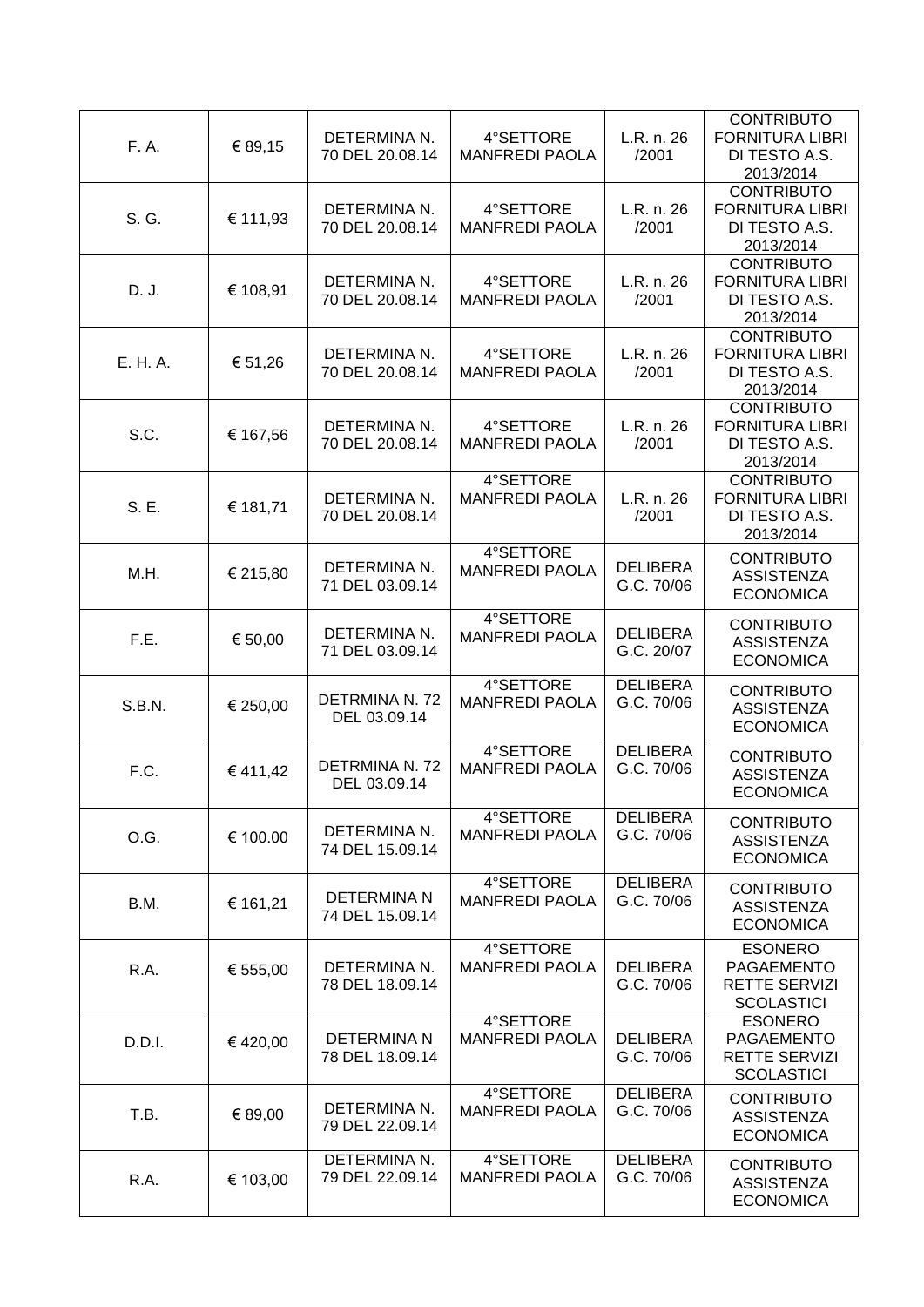| B.K                                               | € 600,00   | DETERMINA N.<br>79 DEL 22.09.14 | 4°SETTORE<br><b>MANFREDI PAOLA</b> | <b>DELIBERA</b><br>G.C. 70/06          | <b>CONTRIBUTO</b><br><b>ASSISTENZA</b><br><b>ECONOMICA</b>                                    |
|---------------------------------------------------|------------|---------------------------------|------------------------------------|----------------------------------------|-----------------------------------------------------------------------------------------------|
| B.M.                                              | € 500.00   | DETERMINA N.<br>80 DEL 22.09.14 | 4°SETTORE<br><b>MANFREDI PAOLA</b> | L.R. N.<br>24/2001                     | <b>CONTRIBUTO</b><br><b>ECONOMICA</b><br><b>FONDO</b><br><b>EMERGENZA</b><br><b>ABITATIVA</b> |
| O.G.                                              | €419,77    | DETERMINA N.<br>86 DEL 03.10.14 | 4°SETTORE<br><b>MANFREDI PAOLA</b> | <b>DELIBERA</b><br>G.C. 70/06          | <b>CONTRIBUTO</b><br><b>ASSISTENZA</b><br><b>ECONOMICA</b>                                    |
| P.A.                                              | €1.691,05  | DETERMINA N.<br>87 DEL 03 10.14 | 4°SETTORE<br><b>MANFREDI PAOLA</b> | ART. 74 L.<br>N.<br>151/2001           | <b>CONCESSIONE</b><br><b>ASSEGNO DI</b><br><b>MATERNITA'</b>                                  |
| M.F.                                              | € 1.691,05 | DETERMINA N.<br>87 DEL 03.10.14 | 4°SETTORE<br><b>MANFREDI PAOLA</b> | ART. 74 L.<br>N.<br>151/2001           | <b>CONCESSIONE</b><br><b>ASSEGNO DI</b><br><b>MATERNITA'</b>                                  |
| K.H.                                              | € 135,00   | DETERMINA N.<br>89 DEL 06.10.14 | 4°SETTORE<br><b>MANFREDI PAOLA</b> | <b>DELIBERA</b><br>G.C. 70/06          | <b>ESONERO</b><br>PAGAEMENTO<br>RETTE SERVIZI<br><b>SCOLASTICI</b>                            |
| D.A.                                              | € 285,00   | DETERMINA N.<br>89 DEL 06.10.14 | 4°SETTORE<br><b>MANFREDI PAOLA</b> | <b>DELIBERA</b><br>G.C. 70/06          | <b>ESONERO</b><br>PAGAEMENTO<br><b>RETTE SERVIZI</b><br><b>SCOLASTICI</b>                     |
| K.S.                                              | € 95,00    | DETERMINA N.<br>93 DEL 08.10.14 | 4°SETTORE<br><b>MANFREDI PAOLA</b> | <b>DELIBERA</b><br>G.C. 70/06          | <b>CONTRIBUTO</b><br><b>ASSISTENZA</b><br><b>ECONOMICA</b>                                    |
| F.E.                                              | € 38,00    | DETERMINA N.<br>93 DEL 08.10.14 | 4°SETTORE<br><b>MANFREDI PAOLA</b> | <b>DELIBERA</b><br>G.C. 20/07          | <b>CONTRIBUTO</b><br><b>ASSISTENZA</b><br><b>ECONOMICA</b>                                    |
| F.R.                                              | € 1.724,27 | DETERMINA N.<br>94 DEL 08.10.14 | 4°SETTORE<br><b>MANFREDI PAOLA</b> | <b>DELIBERA</b><br>G. C. N.<br>151/98  | <b>CONTRIBUTO</b><br><b>PER</b><br><b>INTEGRAZIONE</b><br>RETTA CASA<br><b>PROTETTA</b>       |
| <b>CONSORZIO</b><br><b>ARS</b><br><b>CANUSINA</b> | € 3.500,00 | DETERMINA N.<br>95 DEL 17.10.14 | 4°SETTORE<br><b>MANFREDI PAOLA</b> | <b>DELIBERA</b><br>G.C. N.<br>113/2014 | <b>CONTRIBUTO</b><br><b>CONTO</b><br><b>GESTIONE ANNO</b><br>2014                             |
| S.B.N.                                            | € 135,00   | DETERMINA N.<br>97 DEL 22 10 14 | 4°SETTORE<br><b>MANFREDI PAOLA</b> | <b>DELIBERA</b><br>G.C. 70/06          | <b>ESONERO</b><br>PAGAEMENTO<br><b>RETTE SERVIZI</b><br><b>SCOLASTICI</b>                     |
| E.A.                                              | € 135,00   | DETERMINA N.<br>97 DEL 22 10 14 | 4°SETTORE<br><b>MANFREDI PAOLA</b> | <b>DELIBERA</b><br>G.C. 70/06          | <b>ESONERO</b><br>PAGAEMENTO<br><b>RETTE SERVIZI</b><br><b>SCOLASTICI</b>                     |
| S.B.N.                                            | € 266,00   | DETERMINA N.<br>98 DEL 22.10.14 | 4°SETTORE<br><b>MANFREDI PAOLA</b> | <b>DELIBERA</b><br>G.C. 70/06          | <b>CONTRIBUTO</b><br><b>ASSISTENZA</b><br><b>ECONOMICA</b>                                    |
| E.A.                                              | € 350.00   | DETERMINA N.<br>98 DEL 22.10.14 | 4°SETTORE<br><b>MANFREDI PAOLA</b> | <b>DELIBERA</b><br>G.C. 70/06          | <b>CONTRIBUTO</b><br><b>ASSISTENZA</b><br><b>ECONOMICA</b>                                    |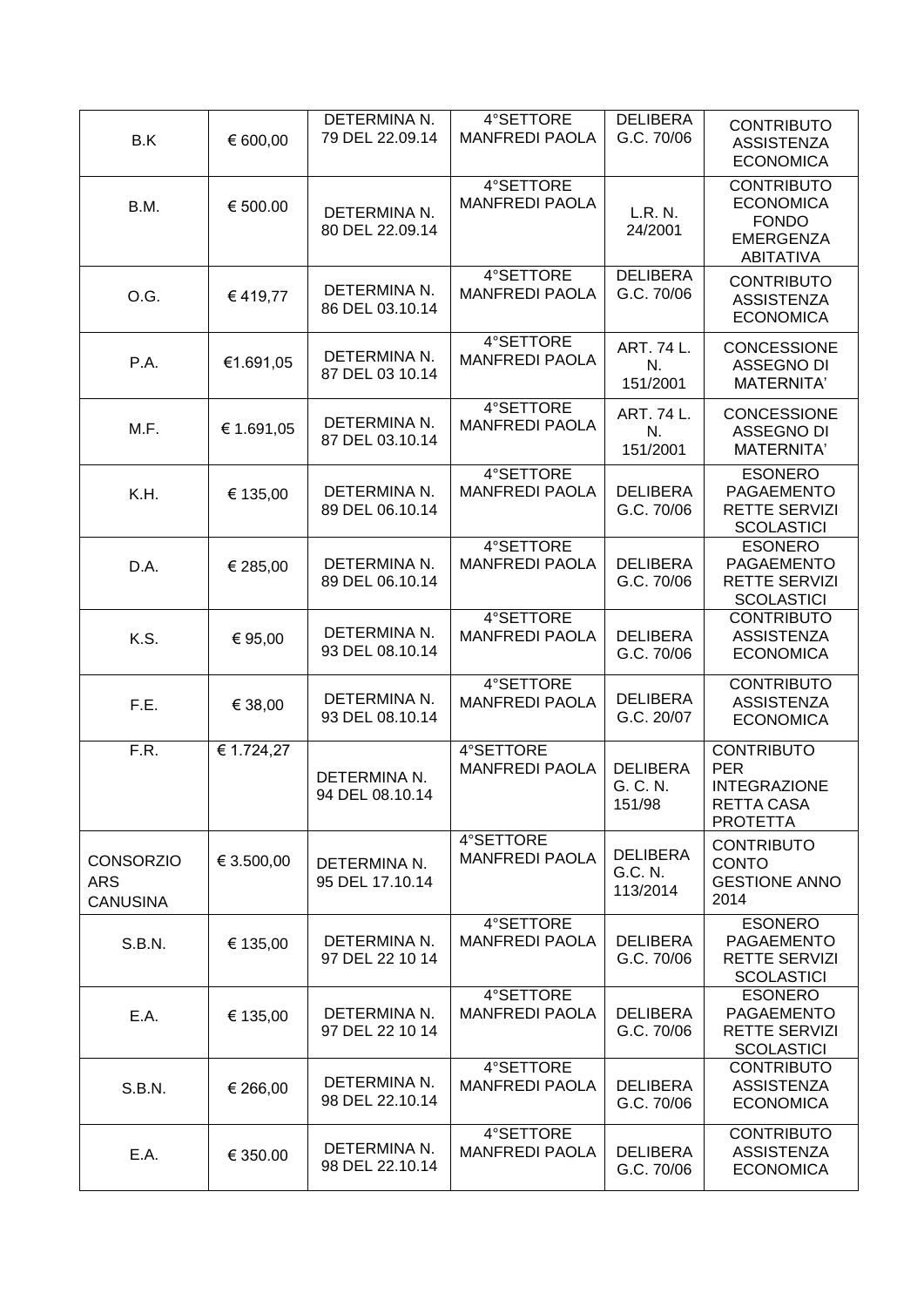|                   |            |                  | 4°SETTORE             |                 | <b>ESONERO</b>        |
|-------------------|------------|------------------|-----------------------|-----------------|-----------------------|
| <b>S.M.S.</b>     | € 135,00   | DETERMINA N.     | <b>MANFREDI PAOLA</b> | <b>DELIBERA</b> | PAGAEMENTO            |
|                   |            | 101 DEL 25.10.14 |                       | G.C. 70/06      | <b>RETTE SERVIZI</b>  |
|                   |            |                  |                       |                 | <b>SCOLASTICI</b>     |
|                   |            |                  | 4°SETTORE             |                 | <b>CONTRIBUTO</b>     |
|                   |            | DETERMINA N.     | <b>MANFREDI PAOLA</b> | <b>DELIBERA</b> | <b>ASSISTENZA</b>     |
| R.A.              | € 109,99   | 102 DEL 27.10.14 |                       |                 |                       |
|                   |            |                  |                       | G.C. 70/06      | <b>ECONOMICA</b>      |
|                   |            |                  | 4°SETTORE             |                 | <b>CONTRIBUTO</b>     |
|                   |            | DETERMINA N.     | <b>MANFREDI PAOLA</b> | <b>DELIBERA</b> | <b>ASSISTENZA</b>     |
| E.Y.              | € 257,44   | 102 DEL 27.10.14 |                       | G.C. 70/06      |                       |
|                   |            |                  |                       |                 | <b>ECONOMICA</b>      |
|                   |            |                  | 4°SETTORE             |                 | <b>CONTRIBUTO</b>     |
|                   |            | DETERMINA N.     | <b>MANFREDI PAOLA</b> | <b>DELIBERA</b> | <b>ASSISTENZA</b>     |
| S.M.S.            | € 129,00   | 103 DEL 27.10.14 |                       | G.C. 70/06      | <b>ECONOMICA</b>      |
|                   |            |                  |                       |                 |                       |
|                   |            |                  | 4°SETTORE             |                 | <b>CONTRIBUTO</b>     |
| B.M.              | € 500,00   | DETERMINA N.     | <b>MANFREDI PAOLA</b> | <b>DELIBERA</b> | <b>ASSISTENZA</b>     |
|                   |            | 103 DEL 27.10.14 |                       | G.C. 70/06      | <b>ECONOMICA</b>      |
|                   |            |                  |                       |                 |                       |
|                   |            |                  | 4°SETTORE             |                 | <b>CONTRIBUTO</b>     |
| B.M.              | € 600.00   |                  | <b>MANFREDI PAOLA</b> | <b>DELIBERA</b> | ACCOMPAGNA-           |
|                   |            | DETERMINA N.     |                       | G.C.            | <b>MENTO SERVIZIO</b> |
|                   |            | 104 DEL 04.11.14 |                       |                 |                       |
|                   |            |                  |                       | 104/14          | <b>TRASPORTO</b>      |
|                   |            |                  |                       |                 | <b>SCOLASTICO</b>     |
|                   |            |                  | 4°SETTORE             |                 |                       |
| <b>PARROCCHIA</b> | € 1.150,00 |                  | <b>MANFREDI PAOLA</b> |                 | <b>CONTRIBUTO</b>     |
| S.                |            | DETERMINA N.     |                       | <b>DELIBERA</b> | PROGETTI SOCIO        |
| <b>BARTOLOMEO</b> |            | 105 DEL 15.11.14 |                       | G.C.134/12      | <b>EDUCATIVI</b>      |
|                   |            |                  |                       |                 |                       |
| <b>CASINA</b>     |            |                  |                       |                 |                       |
|                   |            |                  | 4°SETTORE             |                 | CONCESSIONE           |
| P.F.              | €916,63    | DETERMINA N.     | <b>MANFREDI PAOLA</b> | ART. 65 L.      | <b>ASSEGNO</b>        |
|                   |            | 108 DEL 15.11 14 |                       | 448/98          | <b>NUCLEO</b>         |
|                   |            |                  |                       |                 | <b>NUMEROSO</b>       |
|                   |            | DETERMINA N.     | 4°SETTORE             |                 | <b>CONCESSIONE</b>    |
| R.A.              | € 715,52   | 108 DEL 15.11.14 | <b>MANFREDI PAOLA</b> | ART. 65 L.      | <b>ASSEGNO</b>        |
|                   |            |                  |                       | 448/98          | <b>NUCLEO</b>         |
|                   |            |                  |                       |                 | <b>NUMEROSO</b>       |
|                   |            | DETERMINA N.     | 4°SETTORE             |                 | <b>CONCESSIONE</b>    |
|                   |            | 108 DEL 15.11.14 | <b>MANFREDI PAOLA</b> | ART. 65 L.      | <b>ASSEGNO</b>        |
| C.L.              | €916,63    |                  |                       |                 |                       |
|                   |            |                  |                       | 448/98          | <b>NUCLEO</b>         |
|                   |            |                  |                       |                 | <b>NUMEROSO</b>       |
|                   |            | DETERMINA N.     | 4°SETTORE             |                 | <b>CONCESSIONE</b>    |
| B.K.              | €916,63    | 108 DEL 15.11 14 | <b>MANFREDI PAOLA</b> | ART. 65 L.      | <b>ASSEGNO</b>        |
|                   |            |                  |                       | 448/98          | <b>NUCLEO</b>         |
|                   |            |                  |                       |                 | <b>NUMEROSO</b>       |
|                   |            | DETERMINA N.     | 4°SETTORE             |                 | <b>CONCESSIONE</b>    |
| O.G.              | €916,63    | 108 DEL 15.11.14 | <b>MANFREDI PAOLA</b> | ART. 65 L.      | <b>ASSEGNO</b>        |
|                   |            |                  |                       | 448/98          | <b>NUCLEO</b>         |
|                   |            |                  |                       |                 | <b>NUMEROSO</b>       |
|                   |            | DETERMINA N.     | 4°SETTORE             |                 | CONCESSIONE           |
| O.M.              | €916,63    | 108 DEL 15.11.14 | <b>MANFREDI PAOLA</b> | ART. 65 L.      | <b>ASSEGNO</b>        |
|                   |            |                  |                       | 448/98          | <b>NUCLEO</b>         |
|                   |            |                  |                       |                 | <b>NUMEROSO</b>       |
|                   |            | DETERMINA N.     | 4°SETTORE             |                 | CONCESSIONE           |
|                   |            |                  |                       |                 |                       |
| O.M.              | €916,63    | 108 DEL 15.11 14 | <b>MANFREDI PAOLA</b> | ART. 65 L.      | <b>ASSEGNO</b>        |
|                   |            |                  |                       | 448/98          | <b>NUCLEO</b>         |
|                   |            |                  |                       |                 | <b>NUMEROSO</b>       |
|                   |            | DETERMINA N.     | 4°SETTORE             |                 | <b>CONCESSIONE</b>    |
| L.V.              | €916,63    | 108 DEL 15.11 14 | <b>MANFREDI PAOLA</b> | ART. 65 L.      | <b>ASSEGNO</b>        |
|                   |            |                  |                       | 448/98          | <b>NUCLEO</b>         |
|                   |            |                  |                       |                 | <b>NUMEROSO</b>       |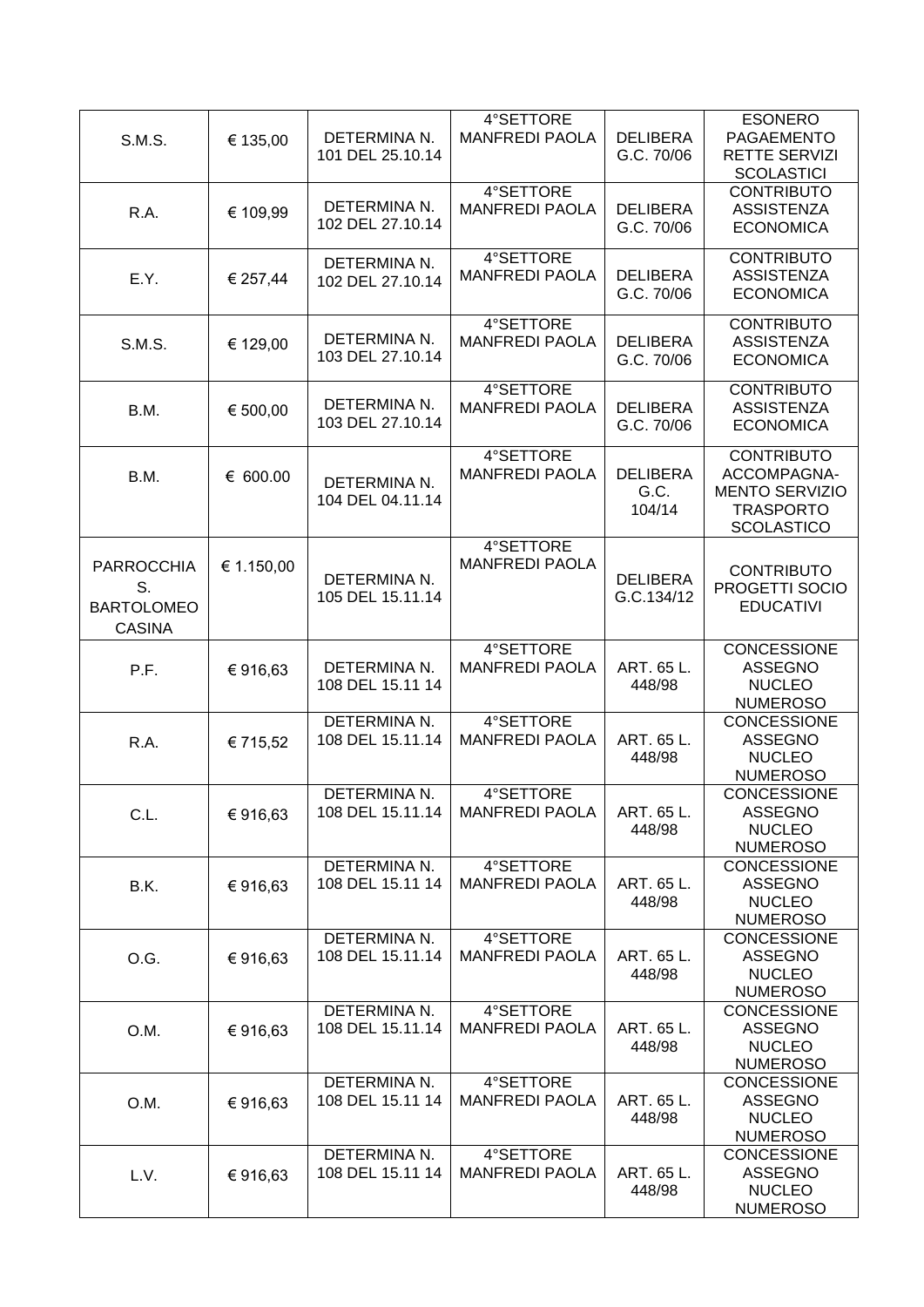|                    |            | DETERMINA N.          | 4°SETTORE             |                               | <b>CONCESSIONE</b>                    |
|--------------------|------------|-----------------------|-----------------------|-------------------------------|---------------------------------------|
| K.M.               | € 1.823,32 | 108 DEL 15.11 14      | <b>MANFREDI PAOLA</b> | ART. 65 L.                    | <b>ASSEGNO</b>                        |
|                    |            |                       |                       | 448/98                        | <b>NUCLEO</b>                         |
|                    |            |                       |                       |                               | <b>NUMEROSO</b>                       |
|                    |            | DETERMINA N.          | 4°SETTORE             |                               | <b>CONCESSIONE</b>                    |
| B.M.               | € 1.823,32 | 108 DEL 15.11 14      | <b>MANFREDI PAOLA</b> | ART. 65 L.<br>448/98          | <b>ASSEGNO</b><br><b>NUCLEO</b>       |
|                    |            |                       |                       |                               | <b>NUMEROSO</b>                       |
|                    |            | DETERMINA N.          | 4°SETTORE             |                               | CONCESSIONE                           |
| R.A.               | € 1.823,32 | 108 DEL 15.11.14      | <b>MANFREDI PAOLA</b> | ART. 65 L.                    | <b>ASSEGNO</b>                        |
|                    |            |                       |                       | 448/98                        | <b>NUCLEO</b>                         |
|                    |            |                       |                       |                               | <b>NUMEROSO</b>                       |
|                    |            | DETERMINA N.          | 4°SETTORE             |                               | <b>CONCESSIONE</b>                    |
| R.M.               | €916,63    | 108 DEL 15.11 14      | <b>MANFREDI PAOLA</b> | ART. 65 L.                    | <b>ASSEGNO</b>                        |
|                    |            |                       |                       | 448/98                        | <b>NUCLEO</b>                         |
|                    |            |                       |                       |                               | <b>NUMEROSO</b>                       |
|                    |            | DETERMINA N.          | 4°SETTORE             |                               | <b>CONCESSIONE</b>                    |
| D.M.               | €916,63    | 108 DEL 15.11 14      | <b>MANFREDI PAOLA</b> | ART. 65 L.                    | <b>ASSEGNO</b>                        |
|                    |            |                       |                       | 448/98                        | <b>NUCLEO</b>                         |
|                    |            | DETERMINA N.          | 4°SETTORE             |                               | <b>NUMEROSO</b><br><b>CONCESSIONE</b> |
| L.M.               |            | 108 DEL 15.11 14      | <b>MANFREDI PAOLA</b> | ART. 65 L.                    | <b>ASSEGNO</b>                        |
|                    | €916,63    |                       |                       | 448/98                        | <b>NUCLEO</b>                         |
|                    |            |                       |                       |                               | <b>NUMEROSO</b>                       |
|                    |            | DETERMINA N.          | 4°SETTORE             |                               | CONCESSIONE                           |
| C.S.               | € 308,97   | 108 DEL 15.11.14      | <b>MANFREDI PAOLA</b> | ART. 65 L.                    | <b>ASSEGNO</b>                        |
|                    |            |                       |                       | 448/98                        | <b>NUCLEO</b>                         |
|                    |            |                       |                       |                               | <b>NUMEROSO</b>                       |
| L.M.               | € 1.823,26 | DETERMINA N.          | 4°SETTORE             |                               | <b>CONCESSIONE</b>                    |
|                    |            | 108 DEL 15.11.14      | <b>MANFREDI PAOLA</b> | ART. 65 L.                    | <b>ASSEGNO</b>                        |
|                    |            |                       |                       | 448/98                        | <b>NUCLEO</b><br><b>NUMEROSO</b>      |
|                    |            |                       | 4°SETTORE             |                               |                                       |
| K.S.               | € 1.691,05 | <b>DETERMINA N</b>    | <b>MANFREDI PAOLA</b> | ART. 74 L.                    | <b>CONCESSIONE</b>                    |
|                    |            | 109 DEL<br>15.11.1414 |                       | N.<br>151/2001                | <b>ASSEGNO DI</b><br>MATERNITA'       |
|                    |            |                       |                       |                               |                                       |
|                    |            |                       | 4°SETTORE             |                               | <b>CONTRIBUTO A</b>                   |
| <b>PARROCCHIA</b>  | € 500,00   | <b>DETERMINAN</b>     | <b>MANFREDI PAOLA</b> | <b>DELIBERA</b>               | <b>SOSTEGNO</b>                       |
| SAN                |            | 110 DEL 28.11.14      |                       | G.C. 33/14                    | ATTIVITA'                             |
| <b>BARTOLOMEO</b>  |            |                       |                       |                               | <b>CENTRO DI</b>                      |
| <b>CASINA</b>      |            |                       |                       |                               | <b>ASCOLTO</b>                        |
|                    |            |                       | 4°SETTORE             |                               | <b>CONTRIBUTO</b>                     |
| <b>ASSOCIAZION</b> | € 500,00   |                       | <b>MANFREDI PAOLA</b> | <b>DELIBERA</b>               | PER ADESIONE                          |
| E ARCI             |            | DETERMINA 112         |                       | G.C.                          | <b>PROGETTO</b>                       |
| <b>REGGIO</b>      |            | DEL 01.12.14          |                       | 76/2014                       | <b>AUTORI IN</b>                      |
| <b>EMILIA</b>      |            |                       |                       |                               | <b>PRESTITO</b>                       |
|                    |            |                       | 4°SETTORE             |                               | <b>CONTRIBUTO</b>                     |
| R.A.               | € 121,18   | DETERMINA N.          | <b>MANFREDI PAOLA</b> | <b>DELIBERA</b>               | <b>ASSISTENZA</b>                     |
|                    |            | 113 DEL 05.12.14      |                       | G.C. 70/06                    | <b>ECONOMICA</b>                      |
|                    |            |                       | 4°SETTORE             |                               | <b>CONTRIBUTO</b>                     |
|                    |            | DETERMINA N.          |                       |                               |                                       |
| B.M.               | € 362,33   | 113 DEL 05.12.14      | <b>MANFREDI PAOLA</b> | <b>DELIBERA</b><br>G.C. 70/06 | <b>ASSISTENZA</b><br><b>ECONOMICA</b> |
|                    |            |                       |                       |                               |                                       |
|                    |            |                       | 4°SETTORE             |                               | <b>CONTRIBUTO</b>                     |
| D.M.               | € 585,48   | DETERMINA N.          | <b>MANFREDI PAOLA</b> | <b>DELIBERA</b>               | <b>ASSISTENZA</b>                     |
|                    |            | 114 DEL 06.12.14      |                       | G.C. 70/06                    | <b>ECONOMICA</b>                      |
|                    |            |                       |                       |                               |                                       |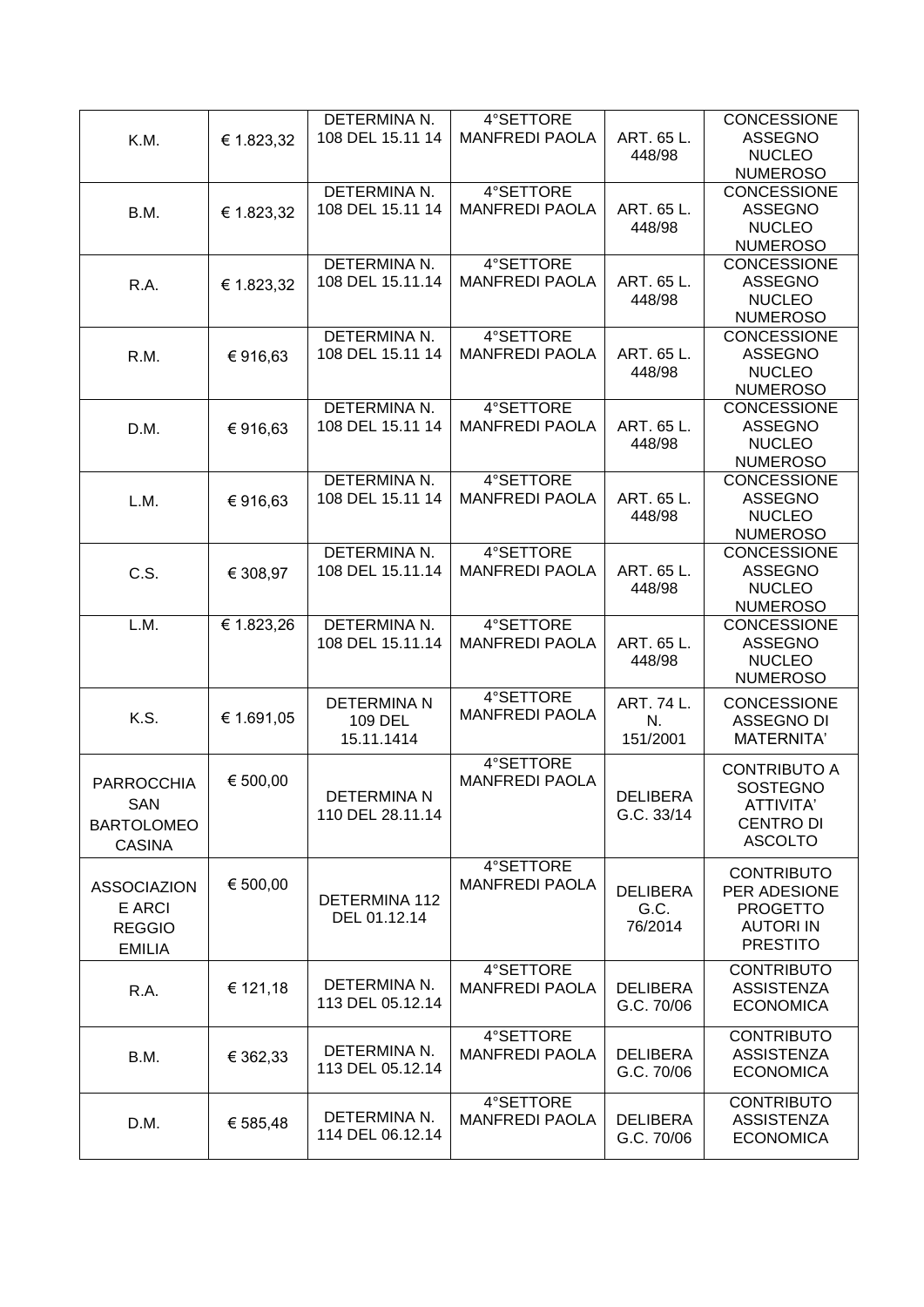| B.T.                             | € 236,00 | DETERMINA N.<br>114 DEL 06.12.14       | 4°SETTORE<br><b>MANFREDI PAOLA</b> | <b>DELIBERA</b><br>G.C. 70/06     | <b>CONTRIBUTO</b><br><b>ASSISTENZA</b><br><b>ECONOMICA</b>                                                            |
|----------------------------------|----------|----------------------------------------|------------------------------------|-----------------------------------|-----------------------------------------------------------------------------------------------------------------------|
| S.R.                             | € 270,00 | DETERMINA N.<br>115 DEL 06.12.14       | 4°SETTORE<br><b>MANFREDI PAOLA</b> | <b>DELIBERA</b><br>G.C. 70/06     | <b>ESONERO</b><br>PAGAEMENTO<br><b>RETTE SERVIZI</b><br><b>SCOLASTICI</b>                                             |
| M.A.                             | €420,00  | DETERMINA N.<br>115 DEL 06.12.14       | 4°SETTORE<br><b>MANFREDI PAOLA</b> | <b>DELIBERA</b><br>G.C. 70/06     | <b>ESONERO</b><br><b>PAGAEMENTO</b><br><b>RETTE SERVIZI</b><br><b>SCOLASTICI</b>                                      |
| B.M.                             | € 657,28 | <b>DETERMINA N</b><br>118 DEL 09.12.14 | 4°SETTORE<br><b>MANFREDI PAOLA</b> | <b>DELIBERA</b><br>G.C.<br>104/14 | <b>CONTRIBUTO</b><br>ACCOMPAGNA-<br><b>MENTO SERVIZIO</b><br><b>TRASPORTO</b><br><b>SCOLASTICO</b><br><b>HANDICAP</b> |
| O.M.                             | €435,34  | <b>DETERMINA N</b><br>119 DEL 15.12.14 | 4°SETTORE<br><b>MANFREDI PAOLA</b> | L. R. N.<br>24/2001               | <b>CONTRIBUTO</b><br><b>ECONOMICO</b><br><b>FONDO</b><br><b>EMERGENZA</b><br><b>ABITATIVA</b>                         |
| E.Y.                             | € 918,00 | DETERMINA N.<br>119 DEL 15.12.14       | 4°SETTORE<br><b>MANFREDI PAOLA</b> | L. R. N.<br>24/2001               | <b>CONTRIBUTO</b><br><b>ECONOMICO</b><br><b>FONDO</b><br><b>EMERGENZA</b><br><b>ABITATIVA</b>                         |
| B.M.                             | € 500,00 | DETERMINA N.<br>124 DEL 30.12.14       | 4°SETTORE<br><b>MANFREDI PAOLA</b> | <b>DELIBERA</b><br>G.C. 70/06     | <b>CONTRIBUTO</b><br><b>ASSISTENZA</b><br><b>ECONOMICA</b>                                                            |
| M.H.                             | € 84,88  | DETERMINA N.<br>125 DEL 30.12.14       | 4°SETTORE<br><b>MANFREDI PAOLA</b> | <b>DELIBERA</b><br>G.C. 70/06     | <b>CONTRIBUTO</b><br><b>ASSISTENZA</b><br><b>ECONOMICA</b>                                                            |
| E.Y.                             | € 251,30 | DETERMINA N.<br>125 DEL 30.12.14       | 4°SETTORE<br><b>MANFREDI PAOLA</b> | <b>DELIBERA</b><br>G.C. 70/06     | <b>CONTRIBUTO</b><br><b>ASSISTENZA</b><br><b>ECONOMICA</b>                                                            |
| O.M.                             | € 135,00 | DETERMINA N<br>126 DEL 30.12.14        | 4°SETTORE<br><b>MANFREDI PAOLA</b> | <b>DELIBERA</b><br>G.C. 70/06     | <b>CONTRIBUTO</b><br><b>ASSISTENZA</b><br><b>ECONOMICA</b>                                                            |
| T.B.                             | € 371,00 | DETERMINA N<br>126 DEL 30.12.14        | 4°SETTORE<br><b>MANFREDI PAOLA</b> | <b>DELIBERA</b><br>G.C. 70/06     | <b>CONTRIBUTO</b><br><b>ASSISTENZA</b><br><b>ECONOMICA</b>                                                            |
| V.D.D.J.                         | € 150,00 | DETERMINA N.<br>128 DEL 30.12.14       | 4°SETTORE<br><b>MANFREDI PAOLA</b> | <b>DELIBERA</b><br>G.C. 70/06     | <b>CONTRIBUTO</b><br><b>ASSISTENZA</b><br><b>ECONOMICA</b>                                                            |
| C.C.                             | € 150,00 | DETERMINA N.<br>128 DEL 30.12.14       | 4°SETTORE<br><b>MANFREDI PAOLA</b> | <b>DELIBERA</b><br>G.C. 20/07     | <b>CONTRIBUTO</b><br><b>ASSISTENZA</b><br><b>ECONOMICA</b>                                                            |
| A.E.                             | € 266,22 | DETERMINA N.<br>130 DEL 30.12.14       | 4°SETTORE<br><b>MANFREDI PAOLA</b> | <b>DELIBERA</b><br>G.C. 70/06     | <b>CONTRIBUTO</b><br><b>ASSISTENZA</b><br><b>ECONOMICA</b>                                                            |
| <b>PARROCCHIA</b><br>S. GIOVANNI | € 500,00 | <b>DETERMINA N</b><br>131 DEL 30.12.14 | 4°SETTORE<br><b>MANFREDI PAOLA</b> | <b>DELIBERA</b><br>G.C. 56/14     | <b>SALDO</b><br><b>CONTRIBUTO</b><br>PER INIZIATIVE<br><b>LUDICO</b>                                                  |